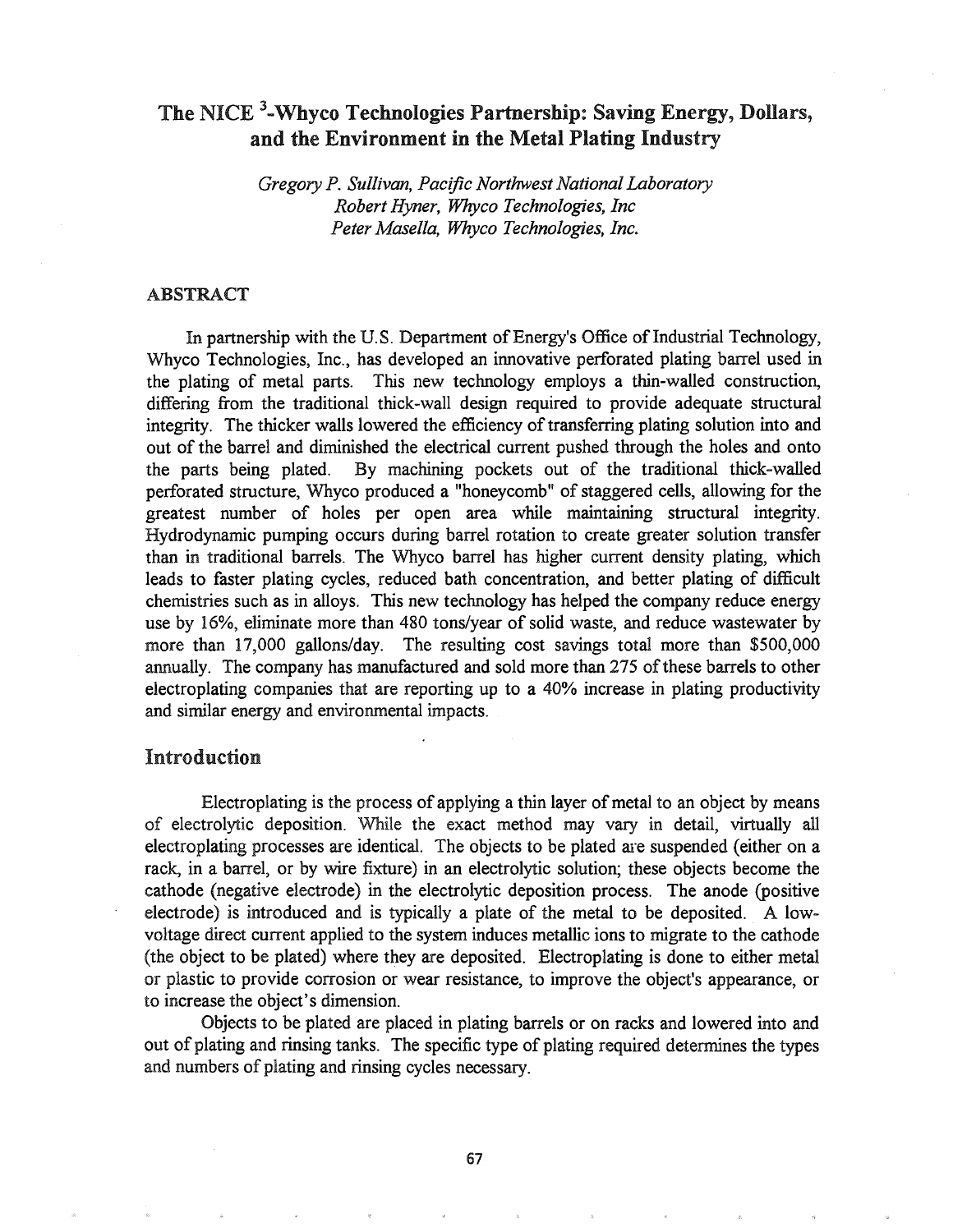The electroplating process is both energy- and environmentally-intensive due to the electricity required in the process and the metal-latent electrolytic solutions used. It was these two constraints that drove the research for a less energy-intensive and more environmentally' friendly process; this was the focus of the partnership between the National Industrial Competitiveness through Energy, Environment, and Economics program (NICE<sup>3</sup>), a program sponsored by the U.S. Department of Energy's Office of Industrial Technologies, and Whyco Technologies, Inc..

An electroplating firm located in Thomaston, CT, Whyco had developed and tested an innovative plating barrel. Through in-house testing and use, Whyco realized it had a product that could be used by the entire electroplating industry. To acquire additional funding to demonstrate the use of this barrel, Whyco teamed with the State of Connecticut and received a \$390,000 grant from the U.S. Department of Energy's  $NICE<sup>3</sup>$ Program. The federal government's show of support also increased their product's visibility with potential customers. The addition of the  $NICE<sup>3</sup>$  grant to Whyco's own investment of over \$690,000 provided the additional boost needed to diversify beyond electroplating to barrel production.

#### Background

In electroplating using a barrel (barrel plating), parts are placed in a perforated polypropylene barrel as.they are moved through the plating process. Barrel plating is the preferred technology when plating small parts that could not economically be placed on a rack or fixture.

In traditional barrel plating, the plating barrel has a wall thickness ranging from 0.75 to 1.0 inch, with thousands of holes drilled into the walls to allow electrical current and plating solution into the vessel. The wall thickness is required to provide adequate structural integrity. However, this thickness also lowers the efficiency of transferring plating solution (electrolyte) into and out of the barrel and diminishes the electrical current that is pushed through the barrel's holes to the parts being plated. In essence, these mass transfer limitations require long plating cycles to allow for complete plating. Figure 1 shows a traditional plating barrel.

Such mass transfer difficulties also create unique problems during high tech alloy plating, a process in which combinations of metals are simultaneously plated onto the parts and the ratios of metals in solution must be carefully controlled. In traditional barrel plating, certain ions are selectively depleted in the barrel, disturbing the required electrolyte ratio and creating undesirable effects, including a lower-quality final plating. This depletion requires excessive amounts of chemicals to be added to the plating bath in order to maintain sufficient levels of all the constituents. This practice is both costly and wasteful.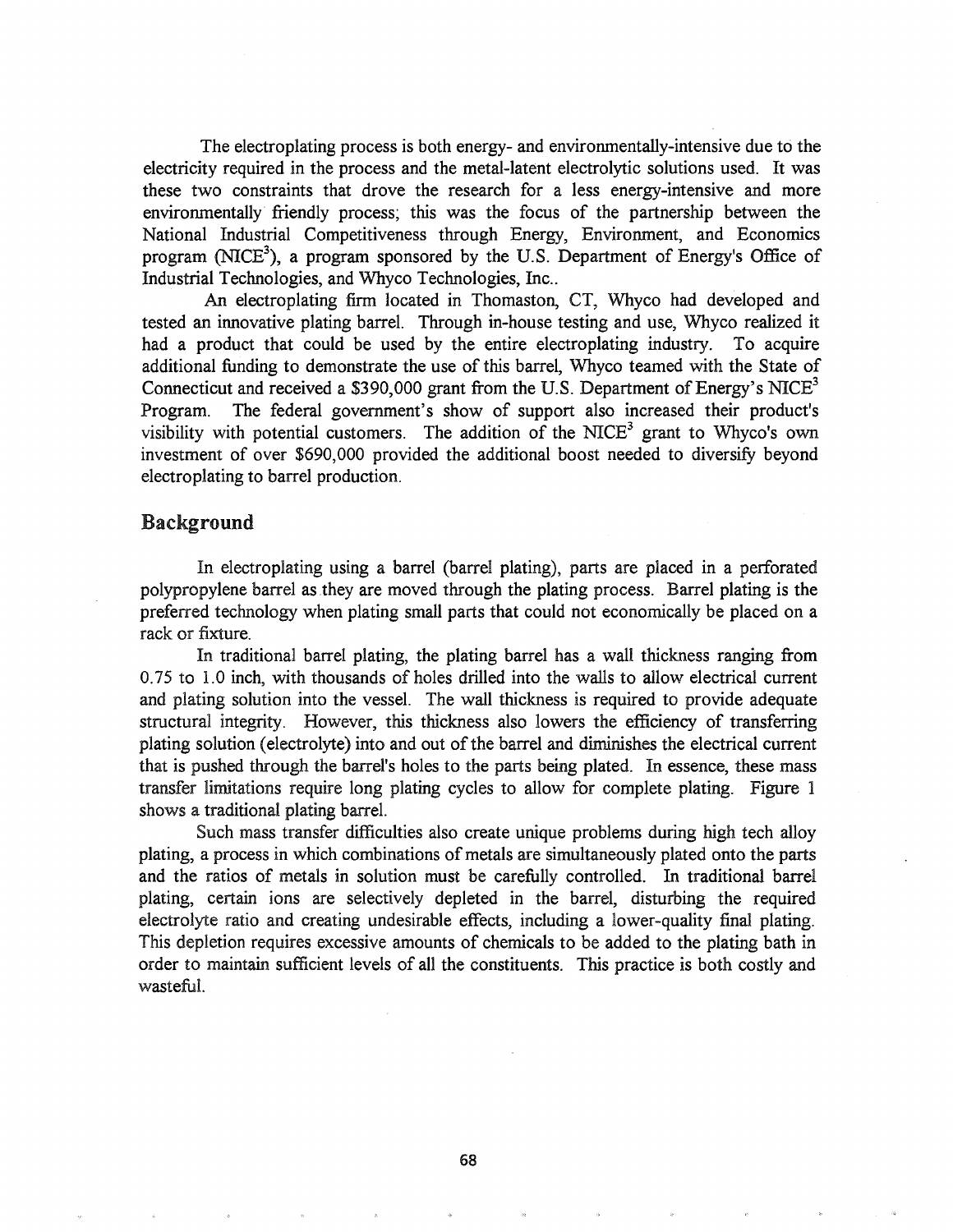

#### Figure 1. Traditional Plating Barrel

After parts are plated, they must be rinsed of electrolyte to avoid damage to the newly deposited metal finish. When the traditional barrels are removed from the plating tank, a great deal of plating solution remains in the barrel holes, held there by capillary action. The plating solution held over in this way, called drag-out, is then carried over to the rinse tank. The more drag-out carried over to the rinse tanks, the more rinse water is required to clean the parts. This rinse water must undergo costly chemical treatment that produces a hazardous metal-hydroxide sludge. The resulting excessive water usage and the disposal of this sludge are major expenses for the industry.

#### Resource-Efficient Plating Barrel

The resource-efficient plating barrel is constructed by machining a staggered pattern of rectangular-shaped pockets into the traditional thick-walled polypropylene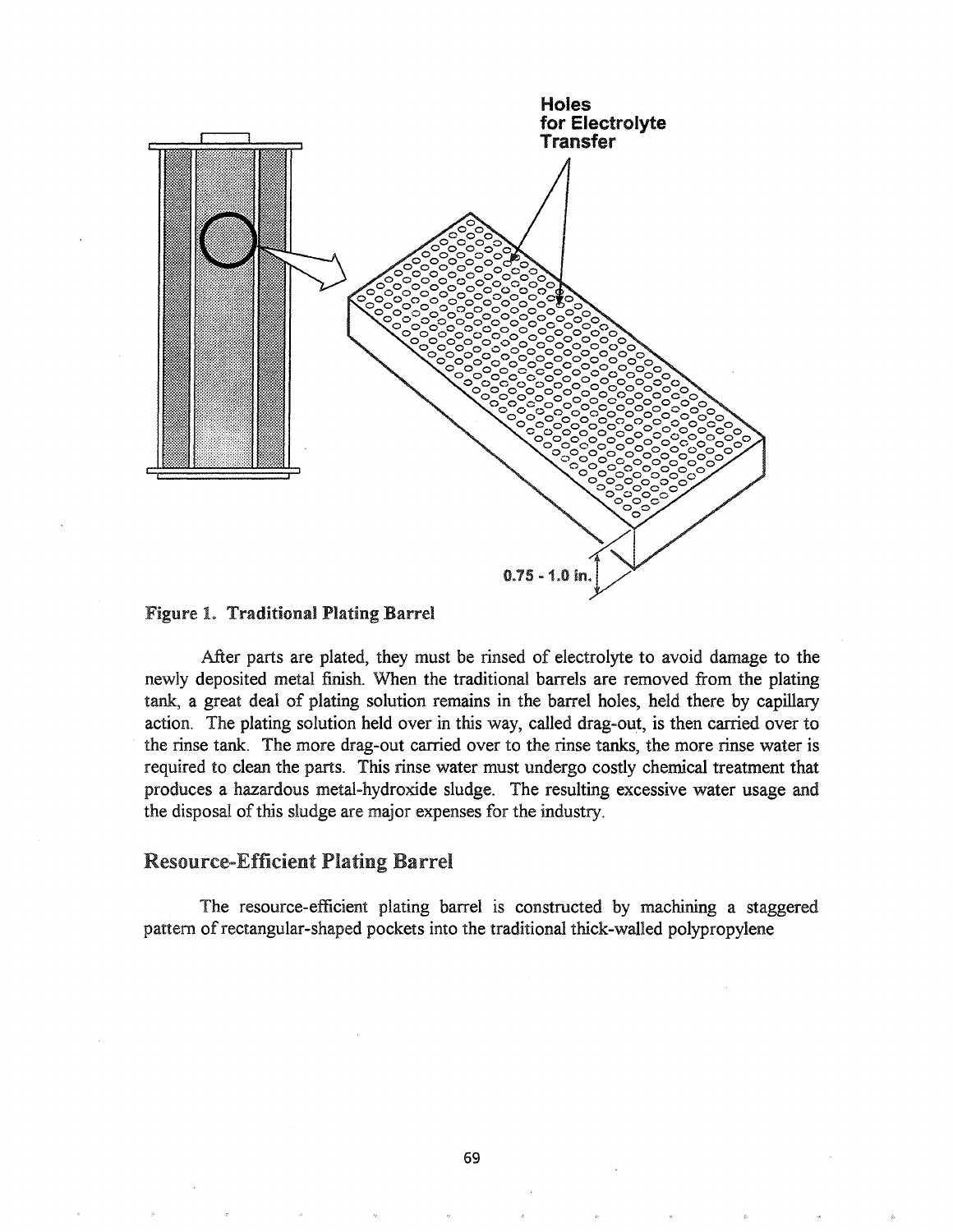

Figure 2& Resource-Efficient Plating Barrel

barrel. After machining, the barrel's structure resembles a honeycomb formation in which thousands of small, now shorter, holes have been drilled. In the traditional barrel, the holes through which the electrolyte flows are between 0.75 to 1.0 inch thick. In the resource-efficient barrel, holes are reduced to about 0.25 inch. This patented staggeredcell design, shown in Figure 2, allows for the greatest number of holes per open area while maintaining the barrel's structural integrity.

# Benefits

There are a number of major technical benefits to the resource-efficient plating barrel:

- greater solution transfer into and out of the barrel Because the resource-efficient barrel has a shorter distance (i.e., thinner walls) through which the electrolyte has to pass, these barrels experience a higher mass transfer (electrolyte transfer) into and out of the barrel. In addition, when the barrel is rotated during normal plating operation, the honeycomb structure creates a hydrodynamic pumping action that induces even greater electrolyte transfer.
- higher current density leading to faster plating cycles With thinner walls through which the electrolyte has to pass, there is a net increase in current density (a measure of plating efficiency), which leads to faster plating cycles. While a higher current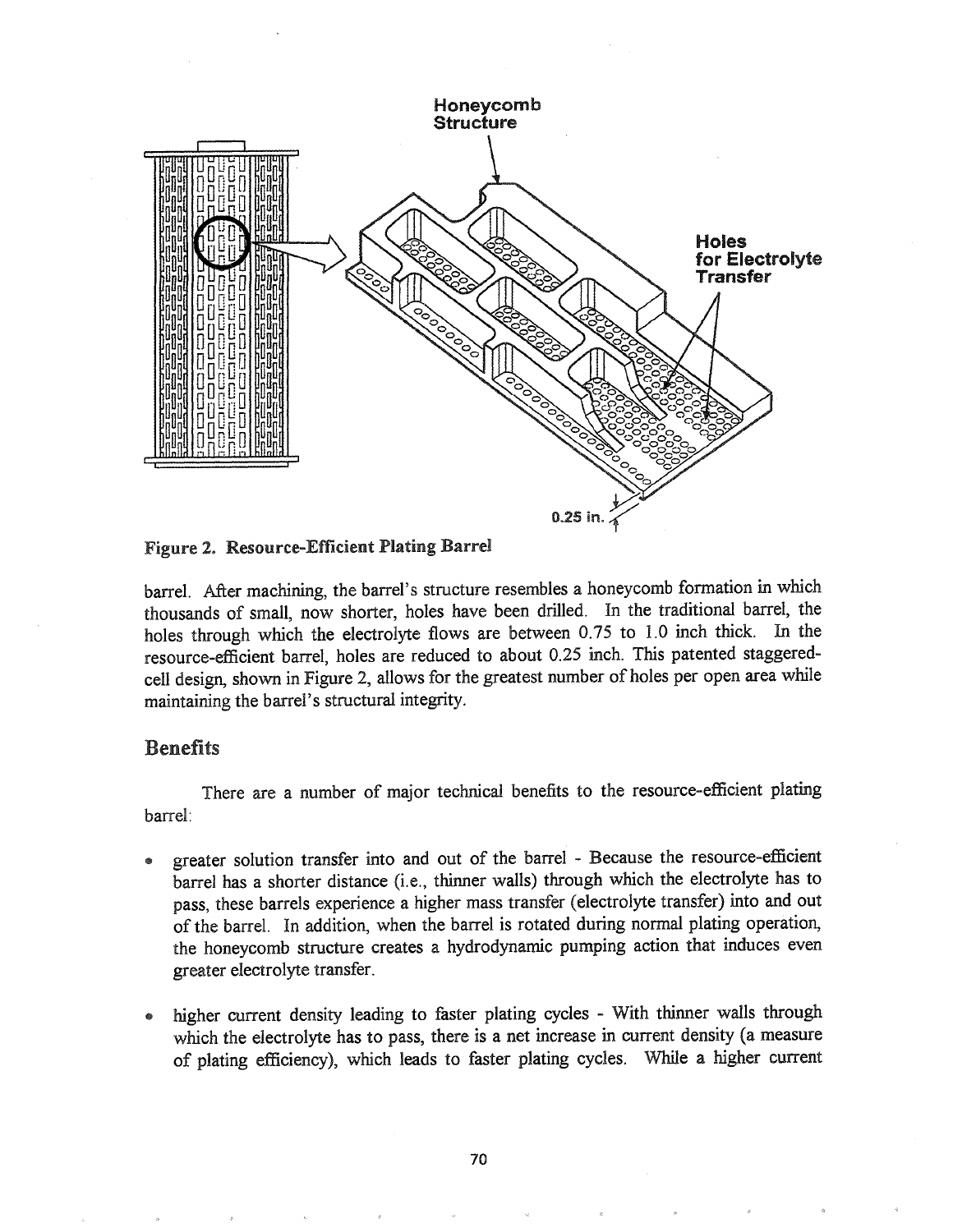density may slightly increase instantaneous process power use, the increased plating speed more than makes up for the increased current draw.

- reduced bath concentrations due to higher mass transfer rates As mass transfer rates increase, the necessary plating solution concentrations can be reduced to accomplish the same quality of plating as with the traditional barrels. This reduction impacts not only the up-front cost of the solution, but also the cost of treating rinse water with reduced electrolyte concentrations.
- $\bullet$  better plating of difficult alloy plating Alloy plating is difficult because of the need to closely control ratios of different metals in solution. The resource-efficient plating barrel makes this type of plating easier because of the increased transfer rates and because of the lower and more predictable solution concentrations.
- reduced drag-out The most significant environmental benefit to this technology is the reduced drag-out resulting from the improved design. With shorter holes, the resource-efficient barrel has a smaller volume for the plating solution to occupy (held by capillary action) as the barrel is moved from the plating tank to a series of rinse tanks. A reduction in electrolyte transfer from plating tank to rinse tank means a reduction in rinse water use and treatment, as well as a reduction in hazardous metal hydroxide sludge generation and ultimate disposal.

# Results: Productivity, Resource, and Environmental Impacts

Productivity savings for the resource-efficient plating barrel result from increased process efficiency, reduced materials use, and reduced waste generation. Resource savings will vary with the size and type of parts plated as well as the facility's production capacity. The productivity benefits are due to reduced cycle-time resulting from greater plating solution transfer and higher current densities.

Table 1 details the results of the testing done at Whyco. The tests were conducted on similar parts and with the same plating type; in one case, parts were plated in the traditional plating barrel, with others plated in the resource-efficient plating barreL The table lists the finishing type (the type of plating applied), the part plated, the thickness of the plating, and the productivity improvement. The productivity in this case refers to the decrease in plating process cycle-time, given as a percentage, for the parts listed. It is interesting to note that the range of productivity improvement is between 10 and 50%, with an average of about 28% for the parts listed.

The resource and environmental impacts of this plating barrel were also measured at Whyco. The savings are based on a 50-plating-barrel operation (considered a mid-sized plating operation), operating 65,000 plating cycles per. year. Table 2 presents the energyrelated savings of the resource-efficient plating barrel. These savings result from reduced general plant operations due to productivity improvements (heating, lights, etc.), reduced process-related energy use (pumps, motors, etc.), and reduced use of the waste treatment facility.

71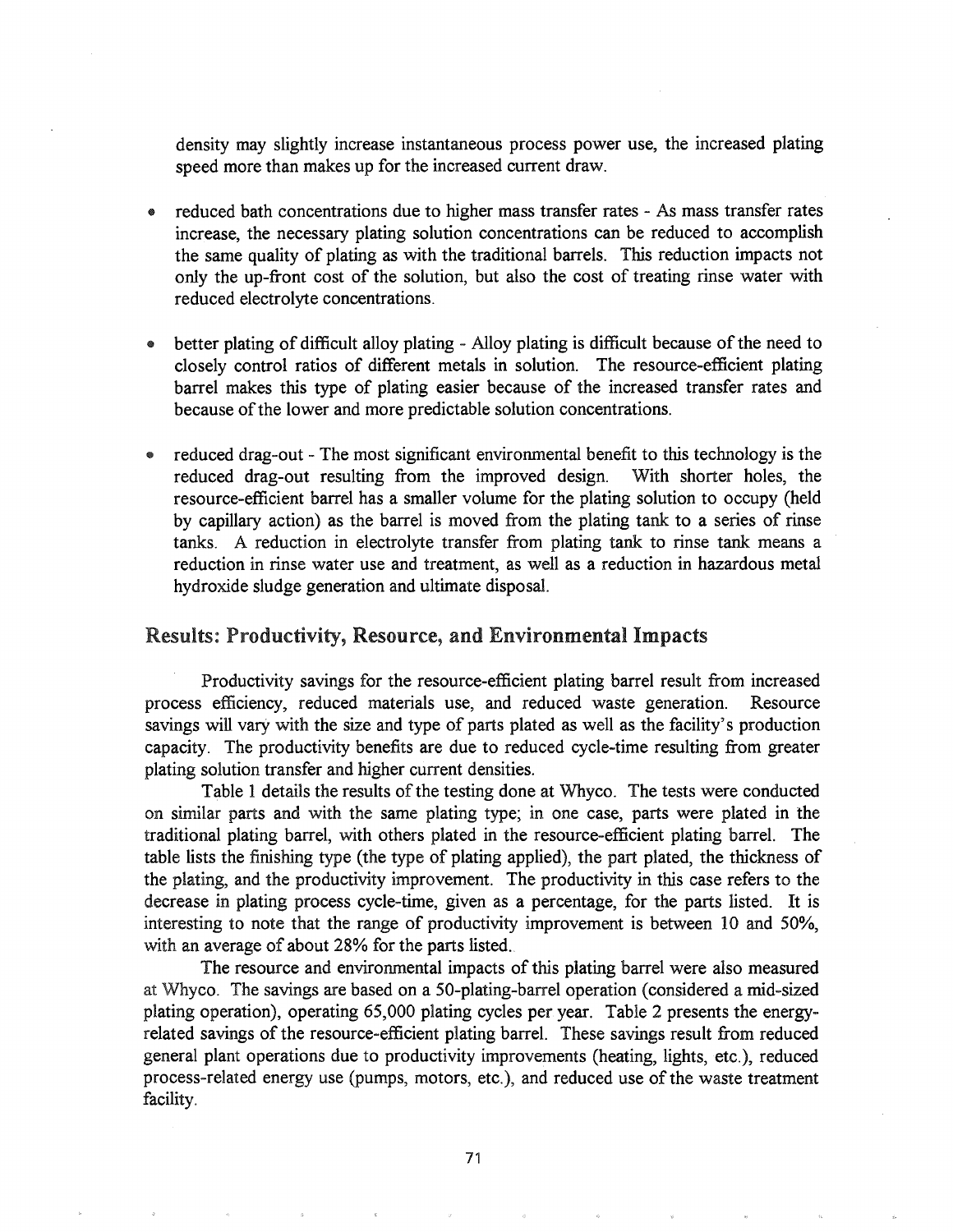| <b>Finish Type</b>   | <b>Part Plated</b> | Thickness (mils) | Productivity<br>Improvement |
|----------------------|--------------------|------------------|-----------------------------|
| <b>Bright Nickel</b> | Tube               | 0.39             | 10%                         |
| <b>Bright Nickel</b> | Fastener           | 0.24             | 25%                         |
| <b>Bright Nickel</b> | Lipstick Tube      | 0.32             | 38%                         |
| <b>Bright Nickel</b> | Valve Cap          | 0.26             | 20%                         |
| <b>Bright Nickel</b> | Ball-bearing       | 0.26             | 44%                         |
| Semi-Bright Nickel   | Fastener           | 0.20             | 50%                         |
| CnCu                 | Fastener           | 0.27             | 20%                         |
| CnCu                 | Ball-bearing       | 0.40             | 40%                         |
| Alkaline Zinc        | Fastener           | 0.32             | 25%                         |
| Alkaline Zinc        | Fastener           | 0.52             | 24%                         |
| Acid Zinc/Nickel     | Fastener           | 0.52             | 23%                         |
| Acid Zinc/Nickel     | Ball-bearing       | 0.30             | 25%                         |

Table 1. Plating Process Productivity Improvements Using the Resource-Efficient Plating Barrel

# Table 2. Plating Process Energy Savings Using the Resource-Efficient Plating Barrel, Based on 50-Barrel Operation (65,000 plating cycles/year)

| Fuel        | Category                         | <b>Savings</b>     | Percent        |
|-------------|----------------------------------|--------------------|----------------|
|             |                                  | (billion Btu/year) | <b>Savings</b> |
| Electricity | Reduced general plant operations |                    |                |
|             | Reduced pumping operations       | 16.5               | <b>20%</b>     |
|             | Reduced treatment operations     |                    |                |
| Natural Gas | Reduced general plant operations |                    |                |
|             | Reduced makeup water heating     | 7.4                | 12%            |
|             | Reduced waste dehydration        |                    |                |
|             |                                  |                    |                |
|             | <b>Total Savings:</b>            | 23.9               | 16%            |

The total annual savings for a 50-plating-barrel operation are estimated to be 23.9 billion Btu; these savings represent about a 16% reduction in energy use. Additional savings resulting from reduced transportation of fuels (raw material and process waste delivery, employee travel, etc.) were not included in this analysis.

Table 3 presents other resource and emissions savings for this technology for the same 50-plating-barrel operation. The resulting emissions savings vary between 17 and 20% for  $CO_2$ ,  $SO_2$ , and  $NO_X$ . A significant saving in metal-hydroxide sludge, 40% over the baseline use, was noted. This sludge, considered a hazardous waste, has a reported disposal cost of \$372 per ton; thus, the annual savings in disposal cost in this case would be more than \$170,000.